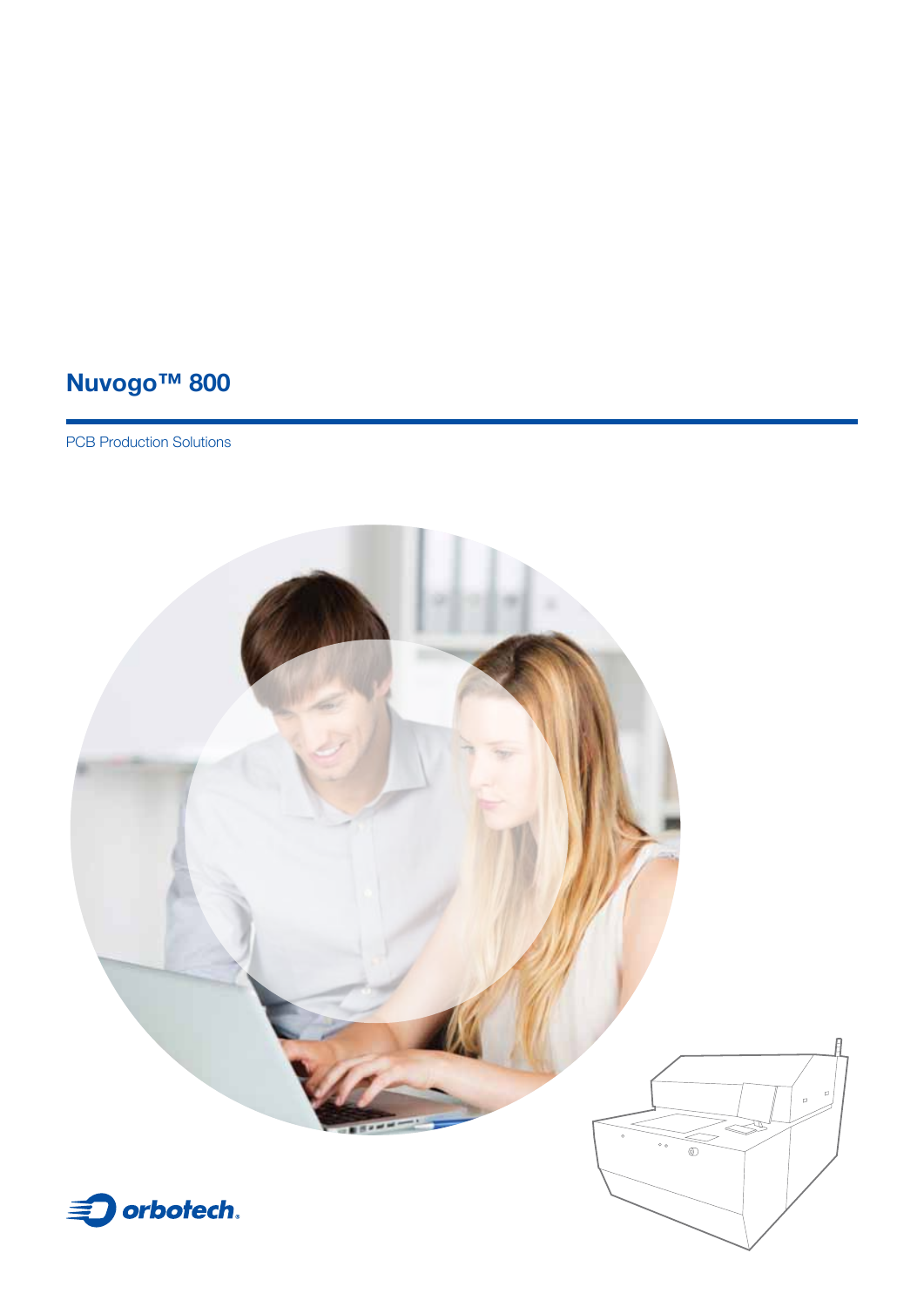## **Nuvogo™ 800**

### The New Way of Imaging



Nuvogo™ 800 is a leading Direct Imaging (DI) solution for mass production digital imaging of fine-line HDI, Flex, Rigid-Flex and MLB applications. This cutting-edge system is powered by the new Multi Wave Laser Technology<sup>™</sup>, which simultaneously generates a multi-wave length laser beam, offering maximum robustness on a vast range of resist types. Based on Orbotech's field-proven Large Scan Optics (LSO) Technology<sup>™</sup>, the system is designed for unprecedented throughput of up to 7,000 panels per day, helping to decrease overall cost of ownership while maintaining optimal quality at high speeds.

### **Benefits**

#### Leading Mass Production Digital Imaging

- o Up to 7,000 panels / day using automated in-line solution (300 panels per hour, per line)
- o Fully-integrated automation for seamless production
- <sup>o</sup> Fast and easy setup: operator friendly
- Clean, handling-free environment
- . Dual table transport mechanism for optimal imaging time

#### MultiWave Laser Technology<sup>™</sup> for Maximum Resist Robustness

- $\circ$  Compatible with any resist for maximum flexibility; supports optimal factory utilization
- o Unmatched uniformity of line-structure quality

#### Highest Imaging Quality with LSO Technology<sup>™</sup>

- <sup>o</sup> Resolution of 18 μm lines and spaces for the most advanced HDI production
- $\circ$  High depth-of-focus up to  $\pm 300$ μm
- <sup>o</sup> Advanced scaling modes for optimal registration
- $\circ$  Superior registration accuracy down to  $\pm 10$ um

#### Lower Total Cost of Ownership (TCO)

- Up to 40% lower service cost per print
- <sup>o</sup> Increased overall efficiency for significant long-term savings
- <sup>o</sup> Suitable for a wide variety of resist types, offering the option to use lower-cost materials



Fine lines and spaces of 18 µm for the most advanced applications



Double lamination resist achieved with MultiWave Laser Technology™